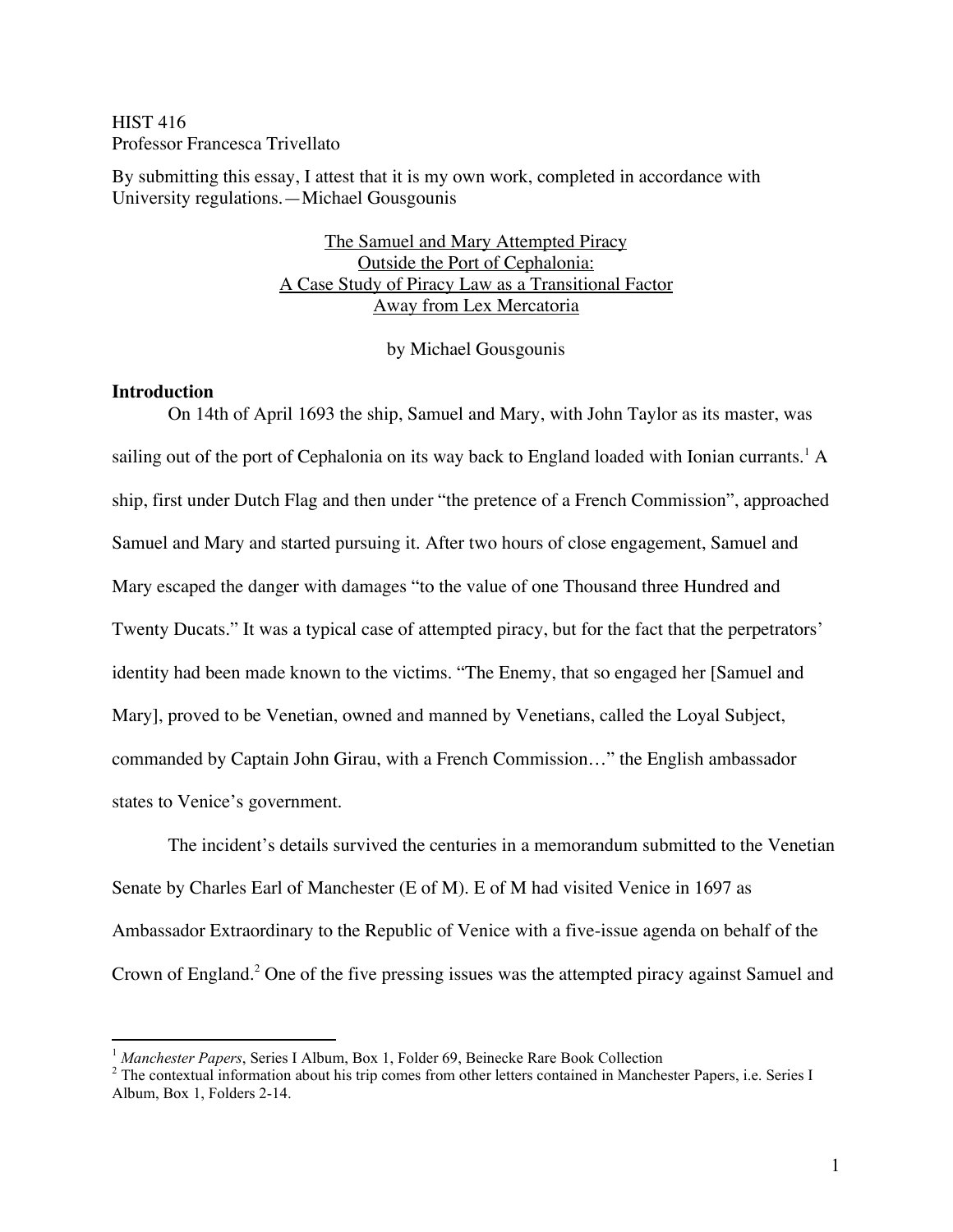Mary which led the Crown of England via the E of M to ask for "reparations to be made, but likewise to inflict an exemplary Punishment on such of the Subjects of this State."

E of M's demands are not arbitrary, diplomatic maneuvers. They are based on English statutory and common law provisions on piracy. What complicates the case is the jurisdictional tension involved, since the piracy attempt took place in Venetian territory, by Venetian sailors. E of M, alluding to the jurisdictional complication, prefaces the incident in his speech as a "Case of State rather than of Commerce." As he explains in the memorandum while asking for remedy, "English ships are obliged to pay One Hundred and Twenty Ducats each, for the protection, as it is call'd, of the Republick, and at the same time one of them is attack'd by its Subjects." E of M thinks that the Venetian government had an obligation to protect the English ship from pirates. The investigation of this paper supports that these obligations are not humanitarian, but legal in nature.

The legal rules implicitly invoked in the Samuel and Mary incident, are suggestive of a historical hypothesis - that piracy was a significant factor behind the shift from the Law Merchant of the early medieval period to the nation-based legal paradigm of the early modern times. Piracy's effects on economic activity and economic institutions, such as insurance instruments, are more straightforward and have been extensively analyzed. Piracy's effects on legal institutions remain more obscure. Interestingly, piracy accelerated the consolidation of legal rules under national umbrellas. The Samuel and Mary incident exemplifies the subtle and highly complicated legal context that addressed piracy. Piracy law, as it is manifested through this case, indicates the comparative advantage of central, legal systems compared to law merchant. Its occurrence in 1693 stands in the middle of this gradual transition from the law merchant of the early medieval period to the centralized legal systems of our modern age.

2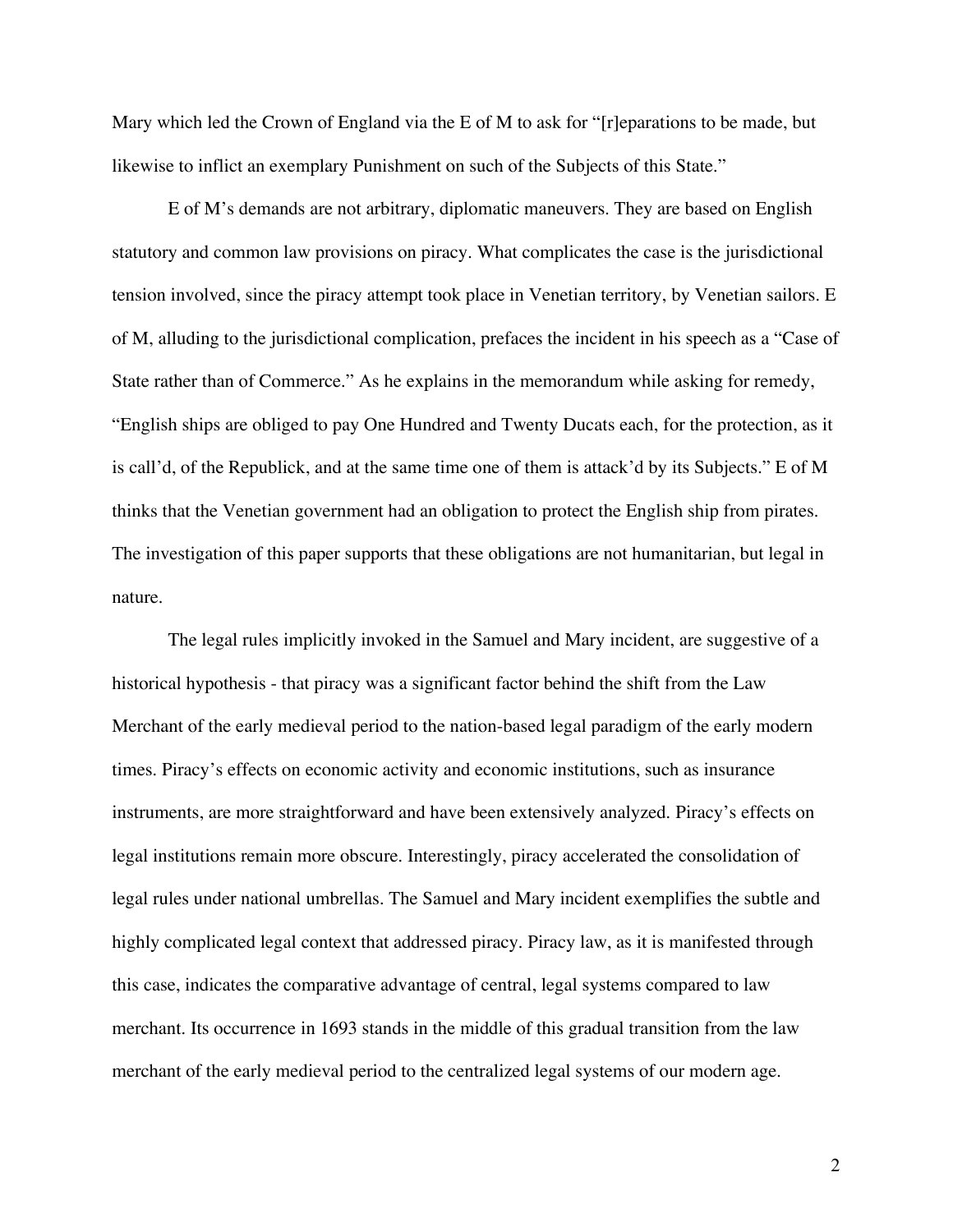Section I offers an overview of the debated transition from law merchant to national, centralized systems. Section II reveals the legal principles that are implicitly invoked by E of M in the Samuel and Mary case. Section III shows how these legal principles support the argument that piracy presented with issues that law merchant was inherently

inadequate to address. Section IV confirms this hypothesis based on evidence from the Court of Admiralty.

# **I. Law Merchant to National Laws: A Controversial Transition**

Lex Mercatoria or Law Merchant refers to the set of customary rules that regulated commercial activity in the early medieval ages across the European continent and the Mediterranean. This set of rules filled the institutional vacuum that followed the collapse of the Roman Empire. Law Merchant is praised for its voluntary, informal, speedy, and efficient adjudication that gave rise to the "commercial revolution of the eleventh through the fifteenth century that ultimately let to Renaissance and the Industrial Revolution."3 The spontaneous character of its formation has been paralleled to a natural selection of rules <sup>4</sup> and its power has been attributed to efficiencies stemming from "economics of standardization."<sup>5</sup>

Piracy naturally falls under maritime commercial law, which is a subset of Law Merchant. Maritime law followed closely the development of law merchant since "by far the largest element in the body of the maritime law was either created or modified by custom."6 The customary, maritime interaction gave rise to regulating and adjudicating mechanisms in the same way as it did on land transactions. Towards the end of the middle ages, Merchant Law was

 <sup>3</sup> Benson, Bruce L., 1997, *The Spontaneous Evolution of Commercial Law*, in: Reputation: Studies in the Voluntary Elicitation of Good Conduct, edited by Daniel B. Klein, Ann Arbor: The University of Michigan Press, pp. 165-190.<br><sup>4</sup> Ibid.<br><sup>5</sup> Landes, William M and Richard A. Posner, *Adjudication as a Private Good*, Journal or Legal St

<sup>84.</sup> <sup>6</sup> Sanborn, Frederic Rockwell. *Origins of the Early English Maritime and Commercial Law*, Oxford, 1930.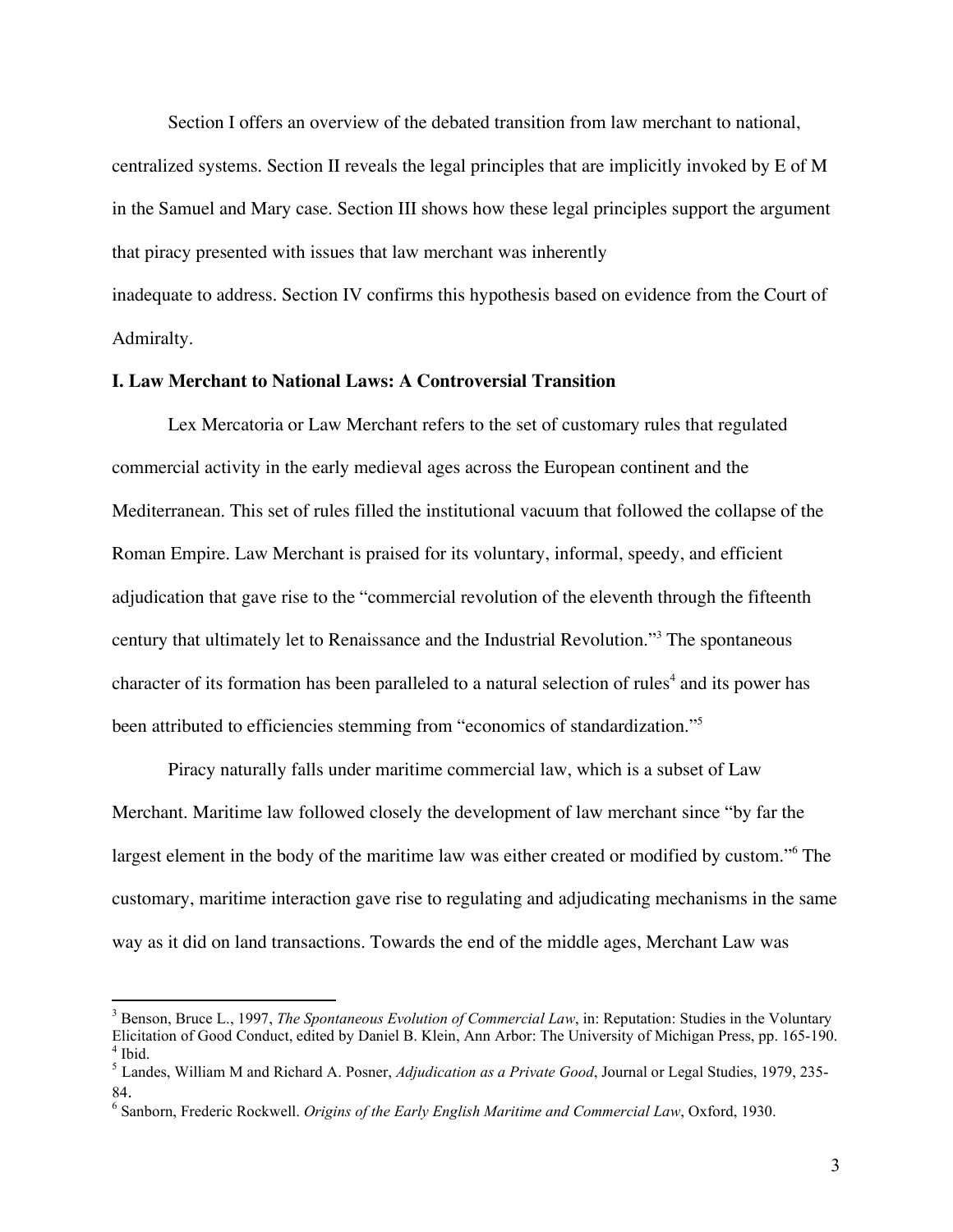gradually incorporated into civil codes and common law rulings and was finally replaced by firm, national legislative and adjudicating bodies.

Some scholars have questioned the prevalence of the Merchant Law in European middle ages.<sup>7</sup> Cordes questions the existence of a universal merchant law by tracing the historic use of the term. The first usage of "Lex Mercatoria" is found in a treatise written around 1280, which seems to suggest that common law "is depicted as the mother of Lex mercatoria, who endowed her with certain privileges." In a seventeenth century book entitled "Lex mercatoria or the Ancient Law Merchant," Malynes comments on his contemporary judicial debate of whether mercantile affairs fell under the jurisdiction of the English Common law courts. Until then the Admiralty- the office of naval military affairs under the English king - adjudicated on mercantile affairs, not the common law courts. Cordes argues, that "the Parliament grew suspicious of the Admiralty being too close to the King" and tried to give more power to the common law courts. The proponents of the Admiralty tried to portray the Merchant Law as a distinctive body of law in order to sustain the power of the Admiralty.

According to Cordes, this view - once a political argument - is falsely reiterated in Lord Mansfield's argumentation "as a fact" when he ruled on a case and effectively established that common law courts have the last say in merchant affairs. Cordes believes that the term does not reflect a customary body of law but only political debates behind it. Sachs has questioned the much influential Goldschmidt thesis as well. <sup>8</sup> Goldschmidt's thesis of a universal law merchant is still the theoretical cornerstone of modern views on English commercial medieval law. Sachs challenges the idea of merchant's law based on his studies of a fair court of St. Ives.<sup>9</sup>

<sup>&</sup>lt;sup>7</sup> Cordes Albrecht, *The Search for a Medieval Lex Mercatoria*, Oxford, 2003.<br><sup>8</sup> Goldschmidt was a German lawyer and historian who first made the historical claim about Law Merchant.<br><sup>9</sup> Sachs Stephen, *From St. Ives to* Int'l L. Rev.- working paper.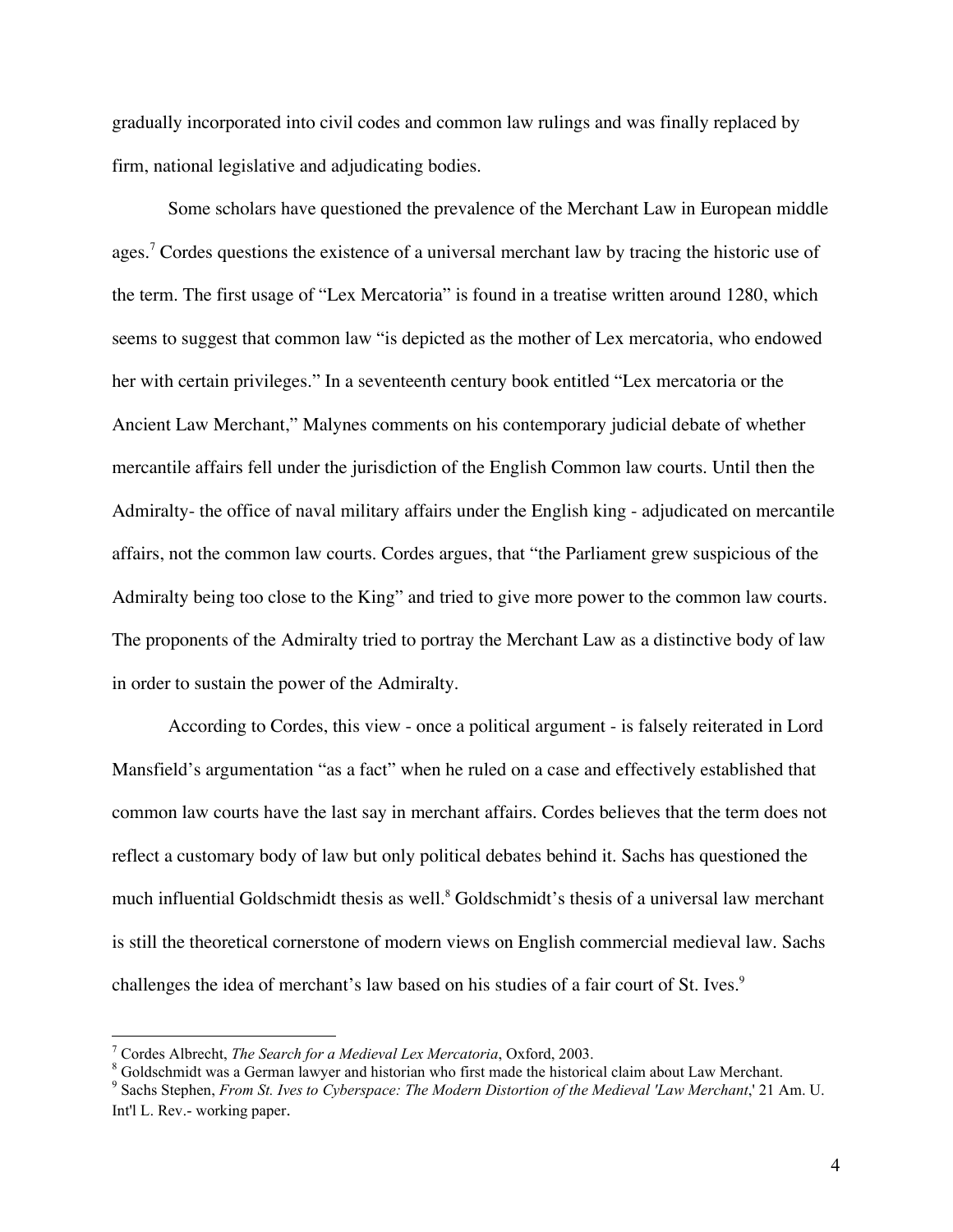It is not in the scope of this paper to resolve the controversy behind Goldschmidt's thesis, but it is important to take into account the challenges before we set out to prove that piracy was an influential factor in the transition from law merchant to national

legal systems. Nevertheless, even if Goldschmidt's thesis were not fully accurate, there would be no question that commercial maritime law moved from a more customary and informal status to a more nationally integrated and formal one.

# **II. Samuel and Mary's Legal Context**

The precepts on English piracy law are manifested in E of M's arguments regarding the questions of piracy, liability, and jurisdiction.

# **Attempted Piracy**

 $\overline{a}$ 

 "A pirate is a Sea Thief, or Hoftis humani generis who for to enrich himself, either by surprise or open force, sets upon Merchants and others trading by Sea..."<sup>10</sup> The alleged incident satisfies the seventeenth century, English definition of piracy which is punishable under English law. In fact Charles Molloy in his detail account of maritime law has codified that "…if the Subject of any other Nation or Kingdom, being in amity with the King of England, commit Piracy on the Ships of Goods of the English, the same is Felony and punishable by virtue of the Stat. [of 28 H. 8]."<sup>11</sup> There are no provisions on attempted piracy regarding damages in the treatise. But since there are other provisions on attempted piracy that has resulted in murder, or captured sailors, we can infer that the law would still require reparations.

<sup>10</sup> Molloy, Charles, *De jure maritimo et navali* : or, *A treatise of affaires maritime, and of commerce : in three books*, London, London 1701 p. 51., printed for R. Vincent and John Walthoe; and sold by Ralph Smith. Found in Rare Book Collection, Lilian Goldman Law Library, in Microfilm form. <sup>11</sup> Ibid, IX, p. 57.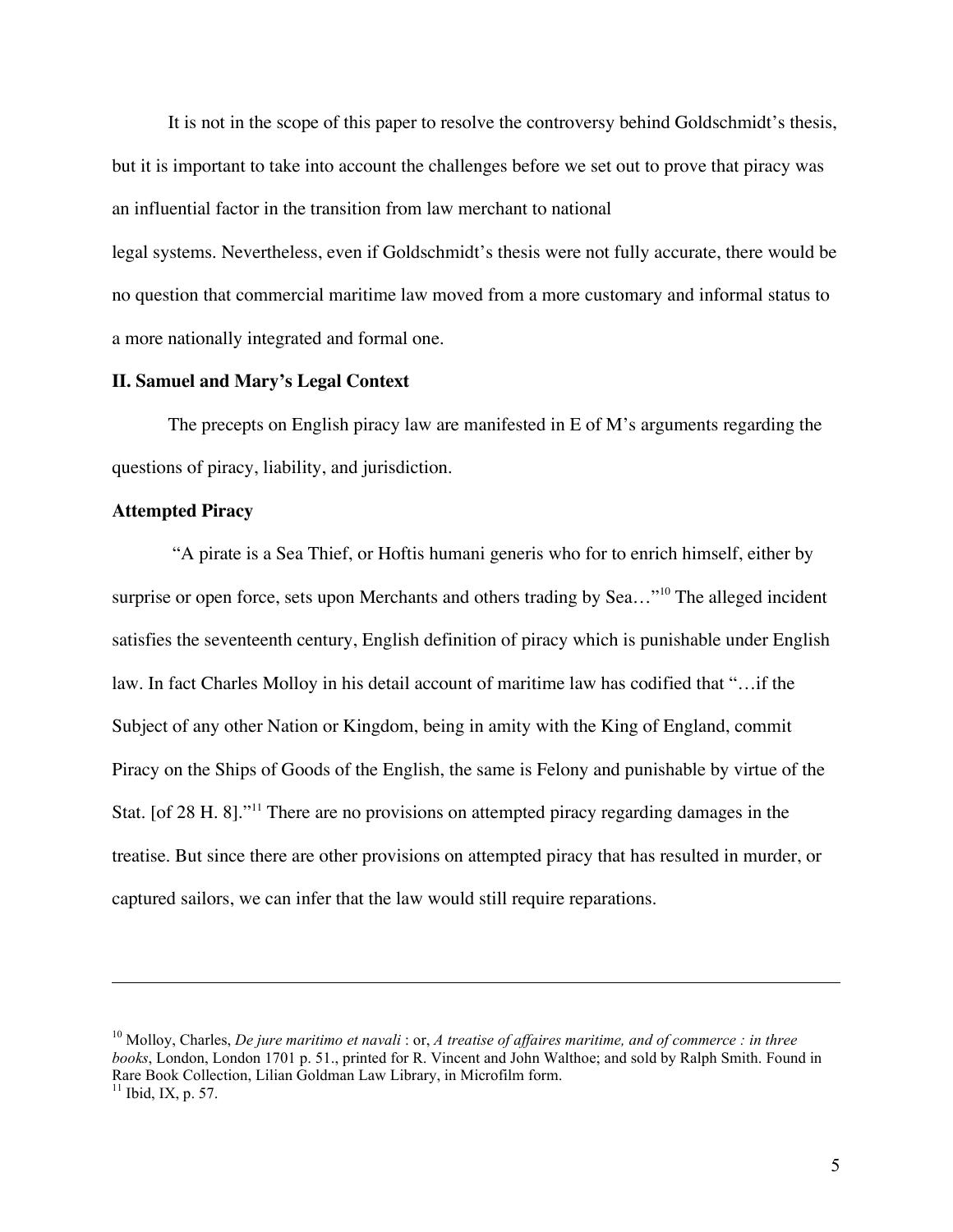Molly's treatise was initially published in 1682 and reprinted numerous times afterwards. Its publication - contemporary to the Samuel and Mary events - is of great historiographic value in this case. The treatise contains extensive citation of common and statutory law and has been referenced by many subsequent legal treatises, including Lex Mercatoria Rediviva. The extensive references reduce the likelihood that Molloy included his personal views instead of the principles of maritime law. Nevertheless, the mere nature of common law tradition, which is based on previous jurisprudence, is readily inviting for legal interpretation to which to some undetermined extent Molloy has resorted. In the treatise, Molloy devotes a separate chapter to English, piracy law with all its different provisions depending on the citizenship of the perpetrators, the dominion of the waters, the injury inflicted, and the diplomatic relations of the country's perpetrators with

#### England.

#### **Liability**

The interesting question is who is actually liable for the damages, which were inflicted in Venetian waters, by Venetians who acted under French commission. E of M remarks that it is a question of "States not Commerce," alluding to the responsibilities of Venice. Molloy seems to agree. According to Molloy's treatise: "By the Laws of Nature Princes and States are responsible for their neglect, if they do not provide Ships of War, and other remedies for the restraining of these sort of Robbers;" This principle resonates in E of M's arguments, as he mentions how the English ships are even required to pay for the Venetian protection, and they are not protected. Interestingly, this principle does not invoke the English law but the "Law of Nature." Molloy explains that these rules "flow from Nature, whose rule (according to God's making it by that which is in himself) is right reason and honesty." He juxtaposes these natural rules from human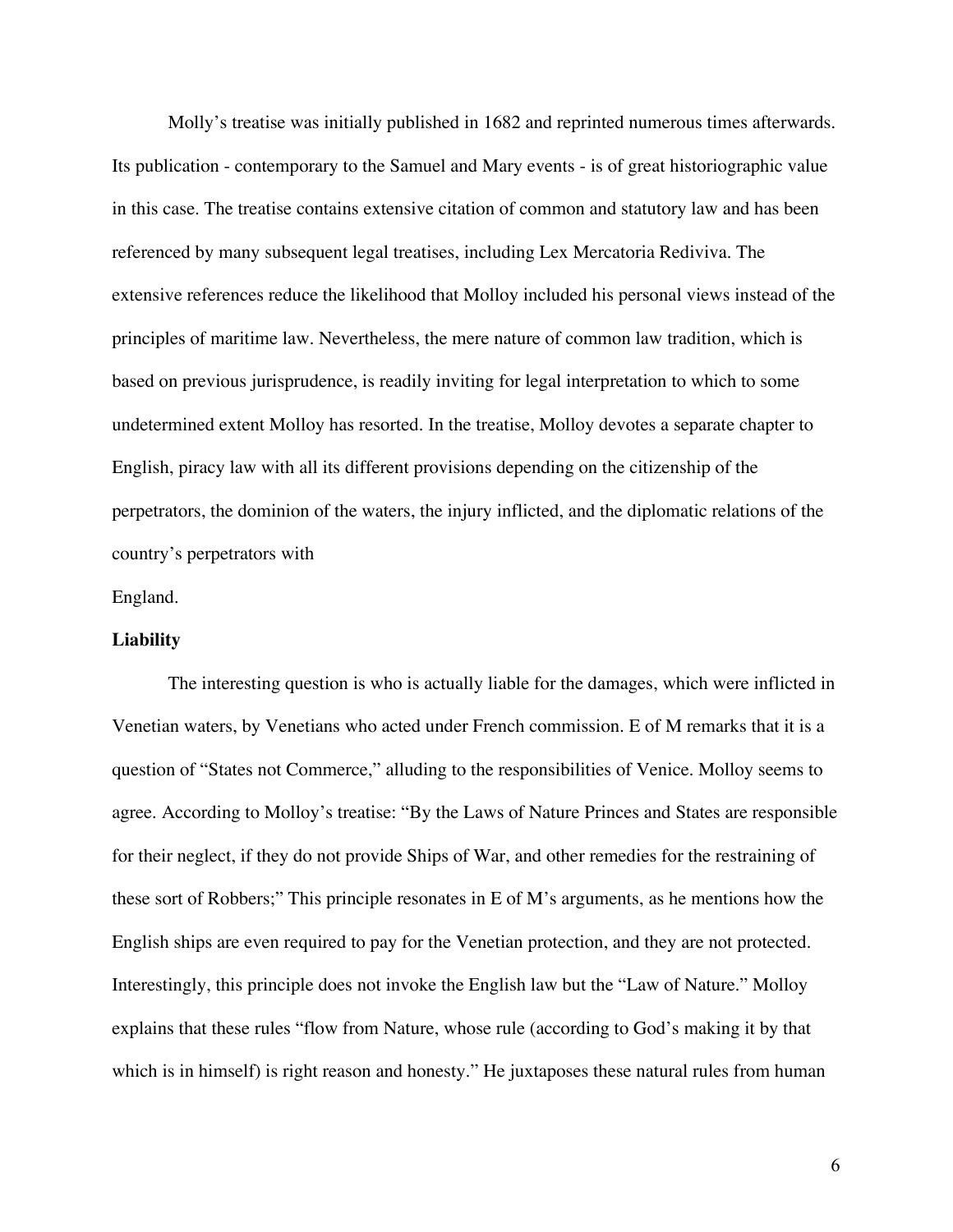rules of nations - circumstantial laws intended to manifest the laws of Nature. This language implies a set of rules that transcend national systems. E of M's implicit invocation of them to the Venetian Senate is consistent with this naturalistic legal approach.

Nevertheless, even under the laws of nature, the liability question is not so straightforward for two reasons. First, Molloy acknowledges that the liability is not immediate; secondly the pirates were acting under a "French Commission," hence complicating the issue:

…how far they [Princes and States] are bound, either by the Civil Law or Common Law of this Kingdom, may be some question: for it is agreed they are not the cause of the unjust spoil that is committed by them, nor do they partake in any part of the plunder; but if a Prince or State should send forth Ships of War, or Commissions for reprise, and those instead of taking prizes from the Enemy, turn Pirates and spoil the Subjects of other Friends there has been some doubt, whether they ought not to make satisfaction to the Parties injured.<sup>12</sup>

Commissions were often granted to merchants by states for reprisals, in order to make reparations for the damages that their subjects had incurred from pirates. The practice started probably as a deterrence and restitution mechanism, or as a way to institutionalize and thus control violent acts. It was a standard practice in the medieval and late medieval period. These commissions were also known as "Letters of Marque." This practice was even incorporated in peace treaties, as Beawes explains in his Lex Mercatoria Rediviva:

 $12$  Ibid, I, p.51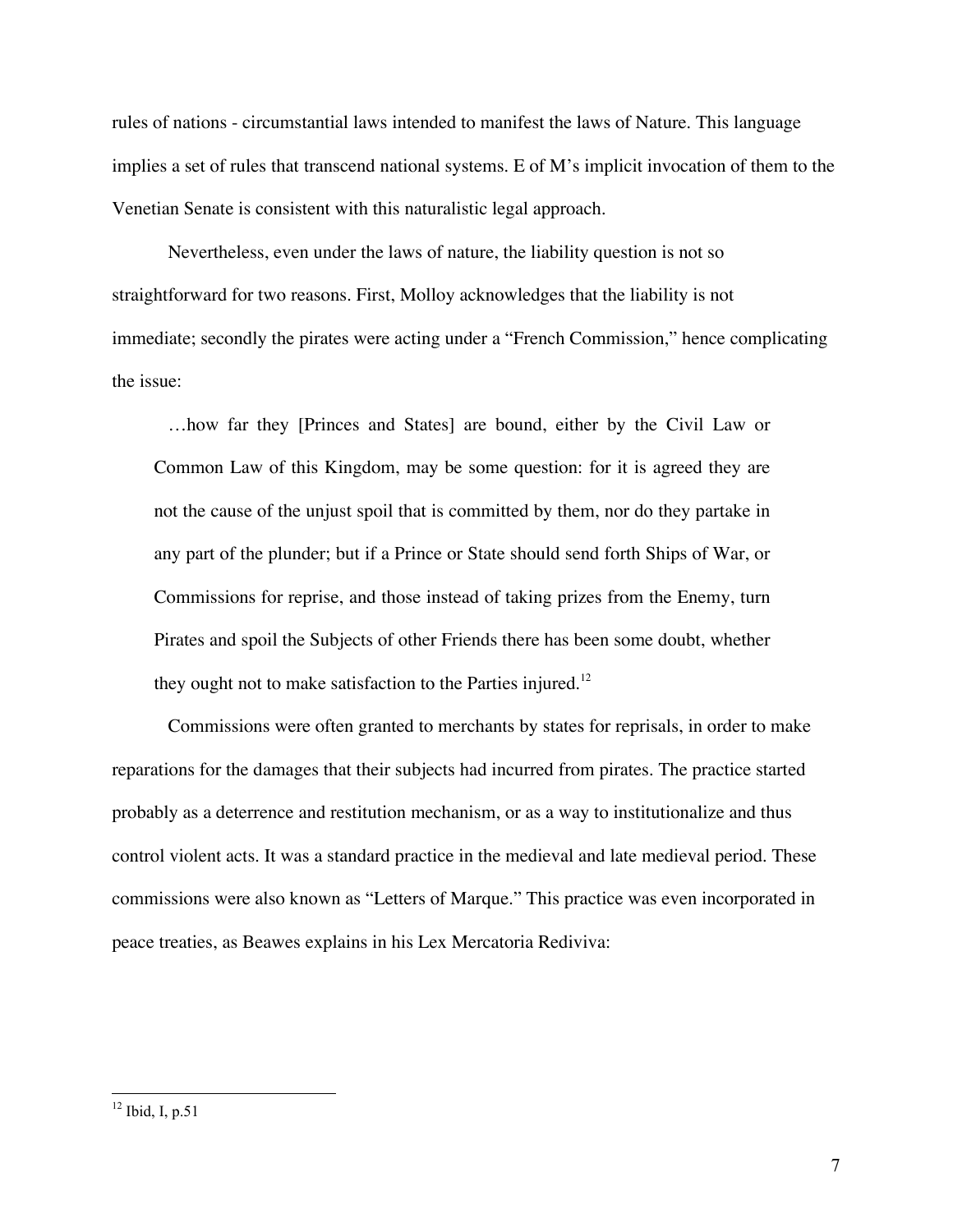This Custom of Reprisals is now become a Law by the Consent of the Nations, and had been generally confirmed by an Article in almost every Treaty of Peace that has for some Years past been made in Europe.<sup>13</sup>

It is unclear why the commissions were granted by the French government to "Captain John Girau," and whether these commissions in fact constituted Letters of Marque or some other kind of agreement between the French government and Girau. But Molloy's provision referring to cases where the commissions had been abused, still seems to apply since it does not limit the scope of the article to Letters of Marque.

# **Jurisdiction**

The mere fact that E of M is asking from the Venetian Senate for reparations and exemplary punishment of the perpetrators implies a jurisdictional recognition on behalf of England that the case falls within Venice's judicial confines. This claim is corroborated by the fact that Molloy includes provisions of English law regarding piracy claims that have taken place explicitly within British territorial waters, but there are no provisions about British jurisdiction in other territories. In fact, in a different section it is

specified that "Princes may have an exclusive property in the Sovereignty of the several parts of the Sea... as no man that is desperately impudent can deny it."<sup>14</sup> At the end of Book III, Molloy devotes a whole section on "the Laws of Nature and of Nations," touching on the jurisdictional issues. In fact, he cites common law precedents of foreign subjects, who despite residing in other countries, have been convicted by English courts and the judgment was imposed through the judicial system of the other state.<sup>15</sup> A reason which in this case the same process was not

<sup>&</sup>lt;sup>13</sup> Beawes, W. 1761, Lex Mercatoria Rediviva: or the Merchant's Directory, London 1751, p. 203.<br><sup>14</sup> Molloy, Charles, *De jure maritimo et navali*: or, *A treatise of affaires maritime, and of commerce : in three books*, London, London <sup>1701</sup> p. 67. <sup>15</sup> Ibid, <sup>p</sup> 430-1.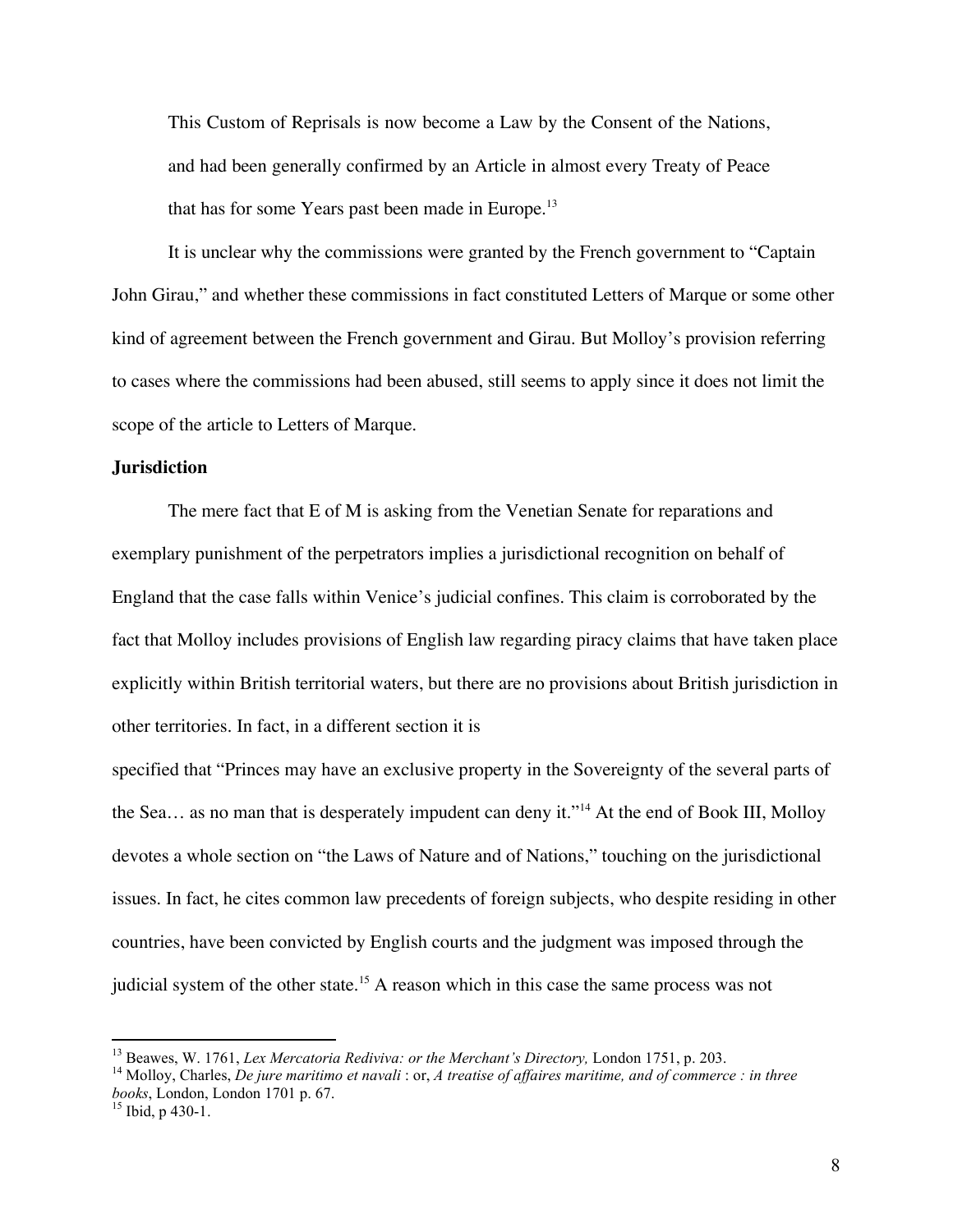followed might be that as E of M frames the incident, it was a matter of "State not of Commerce," alluding to Venice's obligations under Laws of Nature, but also under the contractual payments to offer protection to English subjects.

# **III. Piracy and a Need for Legal Consolidation**

The highly detailed provisions in Molloy's treatise and in Lex Mercatoria Rediviva fifty years later, as reflected in E of M's arguments, are indicative of piracy's tremendous impact on commercial maritime activity. As commerce increased in the late medieval period, so did piracy. Pirates did not act independently but constituted communities of great size and power. Molloy refers to "Pirates that have reduced themselves into a Government or State, as those of Algier, Sally, Tripoli, Tunis. They spoiled merchandize, killed sailors, and took seamen as slaves either for ransom or forced labor.<sup>16</sup> Fodor presents Malta's organized community of pirates during the "golden ages of piracy:"<sup>17</sup> 1580-1680 and their ransom seeking endeavors. The widespread existence of ransom slavery is verified by English law provisions, that explicitly say that the captive seamen's lost salary should be given by the master of the ship for the collection of the demanded ransom, and that if the seamen feel endangered, the captain of the ship cannot take a certain route without their agreement.<sup>18</sup>

Consistent with the hypothesis of this paper, a universal law merchant - which produces and voluntarily enforces the custom rules - would be inherently inadequate to confront piracy especially independent powerful centers such as Malta, Tripoli or Tunis. This is because piracy is an extraneous, criminal activity and its perpetrators are not bound by the reputation or boycott mechanisms on which the law merchant depends. The merchant activity could go only so far as

<sup>&</sup>lt;sup>16</sup> Fodor Pál, *Piracy, Ransom Slavery and Trade.* Tursica, 22, 2001, p. 119-134.<br><sup>17</sup> Ibid.<br><sup>18</sup> Mollov, Charles, *De jure maritimo et navali : or, A treatise of affaires maritime, and of commerce : in three books,* London, London 1701.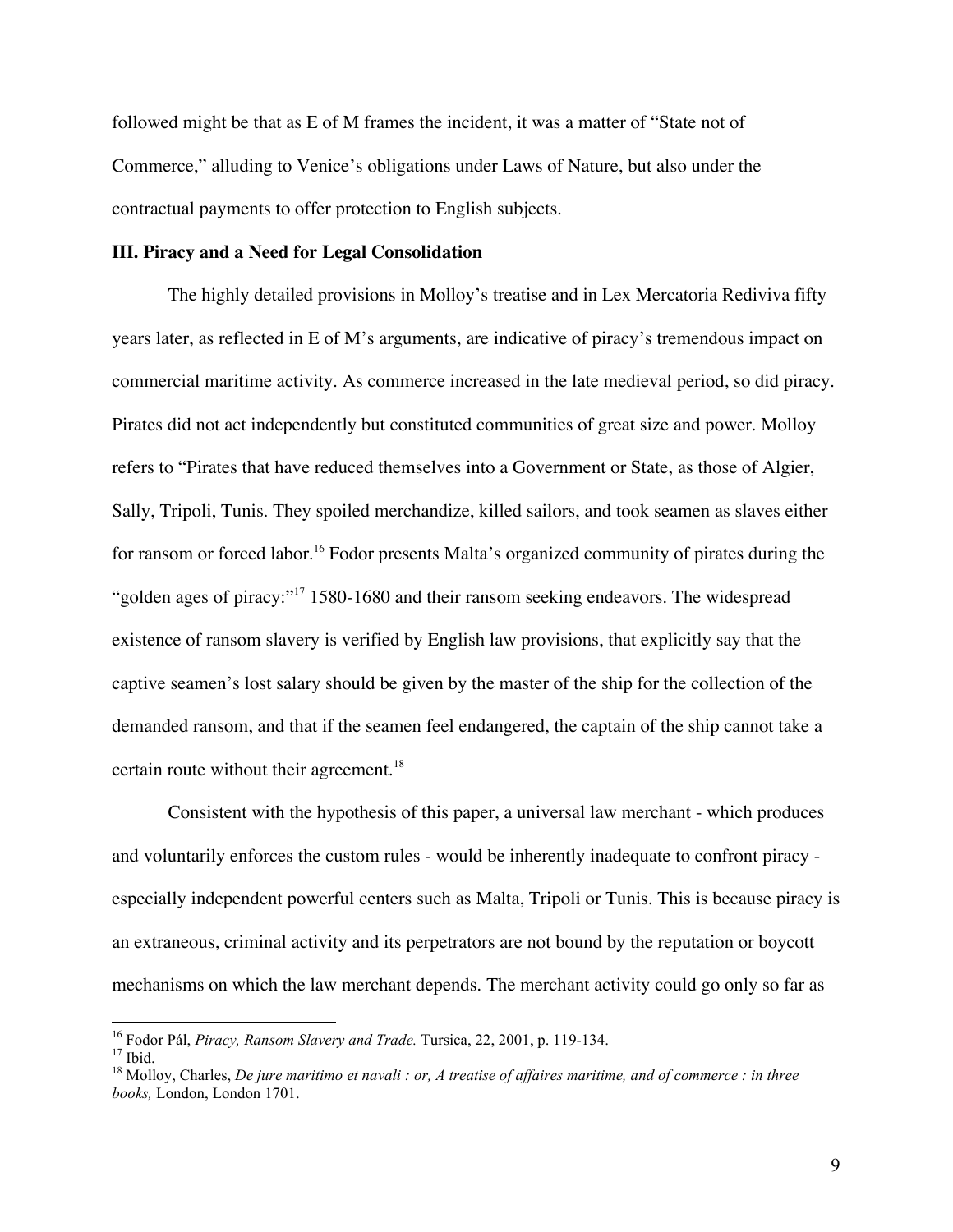to offer collegial protection or insurance schemes, such as contracts to sail together in "convoys" or agreements to cover part of spoiled goods.<sup>19</sup>

Nevertheless, convoys were not always successful against determined pirates, insurance mechanism had no deterrent qualities, and alleged protection from states such as in Samuel and Mary case often proved inefficient or misleading.

Therefore, national legal systems assumed judicial power over piracy affairs. These judicial systems grew in parallel of merchant law mechanisms and gradually assumed more responsibilities. The Court of Admiralty in England, which the Samuel and Mary case would fall under if it had taken place in English waters, is an example of this parallel concentration.

# **IV. Piracy and the Court of Admiralty**

The Admiralty Court's history and adjudication record confirm the hypothesis that piracy was one of the primary driving factors of legal consolidation. The Admiral was the Lord in charge of Naval Military affairs under the English King. During the reign of Edward III, in the late fourteenth century, the Court of Admiralty under the Admiral was established to adjudicate on maritime issues "according to Civil, and the Maritime Laws of Rhodes and Oleron yet by Stat. 28 Hen."20The Rhodian Sea Law was a collection of maritime rules and customs that go back to classic Greece and the island or Rhodes and were mostly formulated during the Roman Empire. Laws of Oleron were French maritime rules established in northern France in the early medieval ages, and proved influential in English common law tradition.

The Court of Admiralty's jurisdiction changed over time, but across the centuries this tribunal adjudicated on all kinds of issues pertaining to maritime activity, such as: murders, robberies, wages, building and mending of ships, debts, damages, free passages, insurances and

<sup>&</sup>lt;sup>19</sup> Beawes, W. 1761, *Lex Mercatoria Rediviva: or the Merchant's Directory*, London 1751, p. 278. <sup>20</sup> Ibid. p. 248.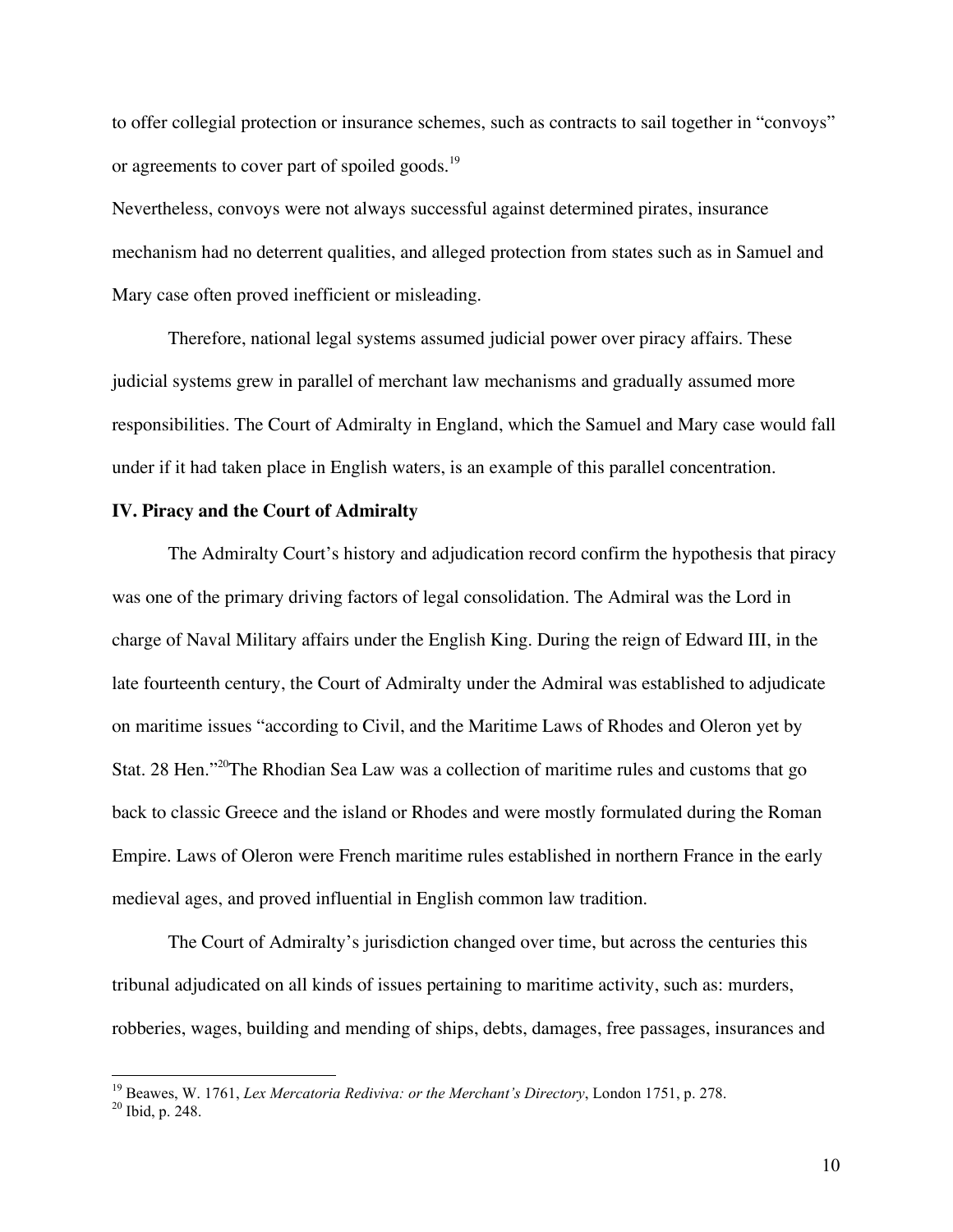piracy. The Court's cases and respective decisions have survived in the Black Book of the Admiralty Court. As with all medieval books, the book was named after the color of its cover, and it contained the basic ordinances and legal principles. The original Black Book has been lost but different alleged copies have survived which contain the Laws of Oleron.<sup>21</sup> Based on pleas found in the Black Book on cases from the early fourteenth century it is established that the Court of Admiralty's adjudication was dominated by piracy cases during the first century of its inception: <sup>22</sup>

spoil at sea by Flemish pirates (1322),spoil of a ship of Piacenza by one from Bristol (1323), complaints by the king of Aragon of delayed justice in piracy cases (1323-4), robbery at sea by men of Yarmouth (1325), an English ship seized and the crew murdered by Frenchmen; reprisals granted to the owners on failure to obtain justice abroad (1327), piracy and murder (1327), etc.

Based on this extensive record it is plausible to argue that the Court of Admiralty was actually established in order to fight piracy. Sanborn concurs with this view and identifies piracy as the primary reason for its establishment. The powers of the Court of Admiralty were gradually diminished after the middle ages, and the common law courts became in charge of the same issues. In the eighteenth century, Lord Mansfield's judicial opinion determined for the first time that common law courts have the final saying in merchant disputes, effectively consolidating the three legal structures: the Law Merchant, the Court of Admiralty, and the common law courts. His decision also eliminated the regulatory arbitrage that allowed merchants till then to either refer to common law courts or merchant informal adjudication. Piracy had given rise to the Court

<sup>&</sup>lt;sup>21</sup> *The black book of admiralty : with an appendix, edited by Sir Travers Twiss, (Introduction) Reprinted 1998.* <sup>22</sup> Sanborn, Frederic Rockwell, *Origins of the Early English Maritime and Commercial Law, Oxford.*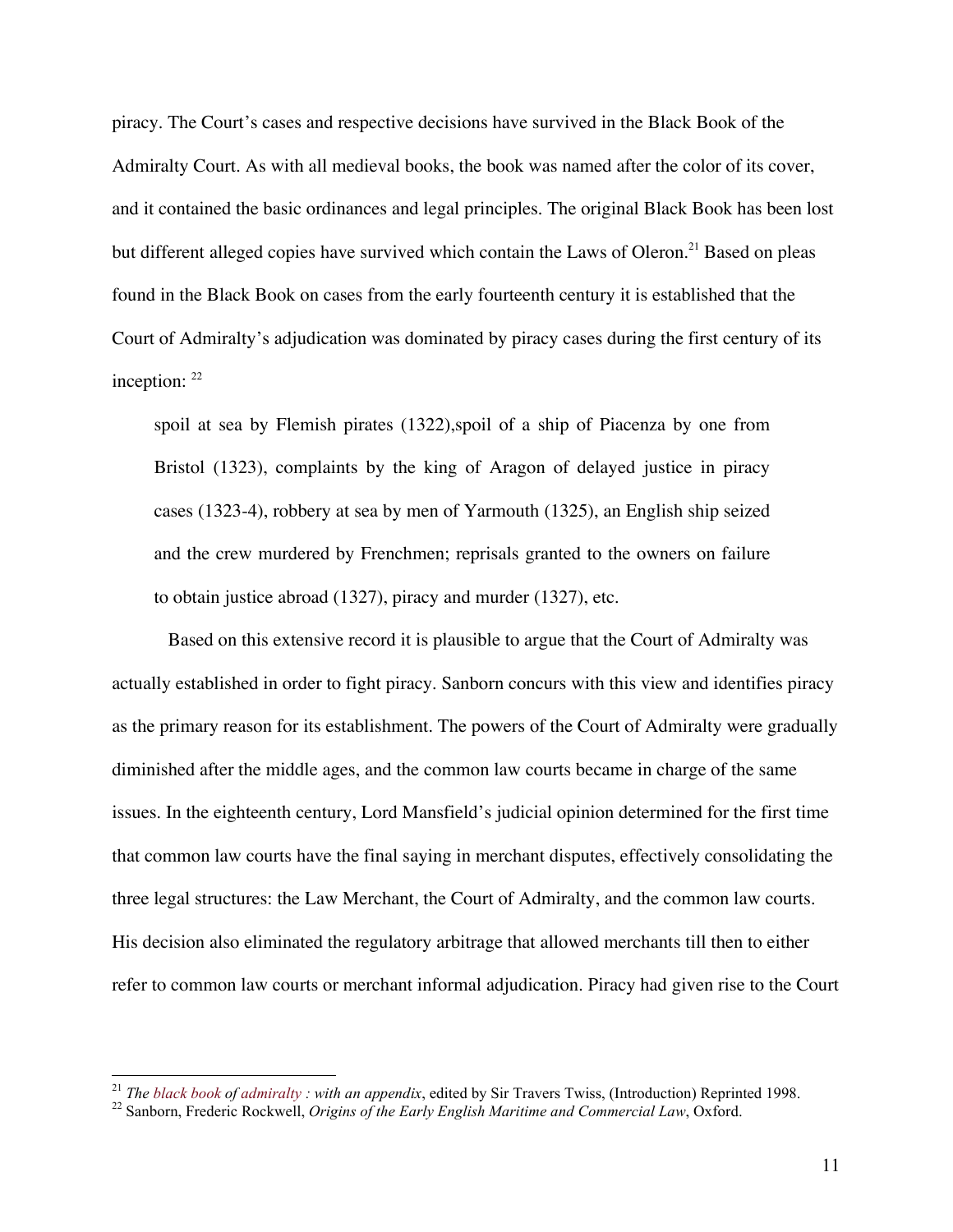of Admiralty, which having the legitimacy of the Crown, facilitated the legal centralization away from Law Merchant.

Moreover, this record confirms the institutional role or reprisals within the legal order. In the 1327 case cited above, reprisals are offered as a means to make up for the lack of judicial efficiency. This practice, analyzed under the question of liability, stands in the crux of the centuries long piracy problem. Reprisals in effect perpetuate the cycle of violence and legitimize, under certain instances, the act of piracy. An act that is legitimate, even only under special permission, is more difficult to be outlawed or stigmatized as immoral or wrong. The more reprisals occurred, more cases the courts had to resolve and more inefficient the Courts probably ended up being, hence, leading to more reprisals from the other side, and continuing thus the vicious cycle.

Besides the seas and the Admiral Court's early days, piracy also dominated the diplomatic correspondence, which was "distinguished by a constant stream of complaints made sometimes by the kind of England against the kings of France or Spain or the Counts of Flanders, and sometimes by those and other foreign sovereigns against England,"<sup>23</sup> as Sanborn argues. E of M's agenda to Venice should be viewed in this context, of centuries long preoccupation with piracy in diplomatic communication. This intense diplomatic involvement - once again confirmed in the Samuel and Mary case indicates an expectation of national involvement and action on dealing with piracy. These diplomatic pressures increased the involvement of the states in fighting piracy, and thus they fueled the political will for more legal consolidation.

As legal structures became more effective and diplomatic relations strengthened, granted reprisals were replaced by Ambassadorial demands, such as the ones of E of M, breaking in this

<sup>&</sup>lt;sup>23</sup> Sanborn quoting from Select Cases before the King's Council (Selden Society), p. 23-28.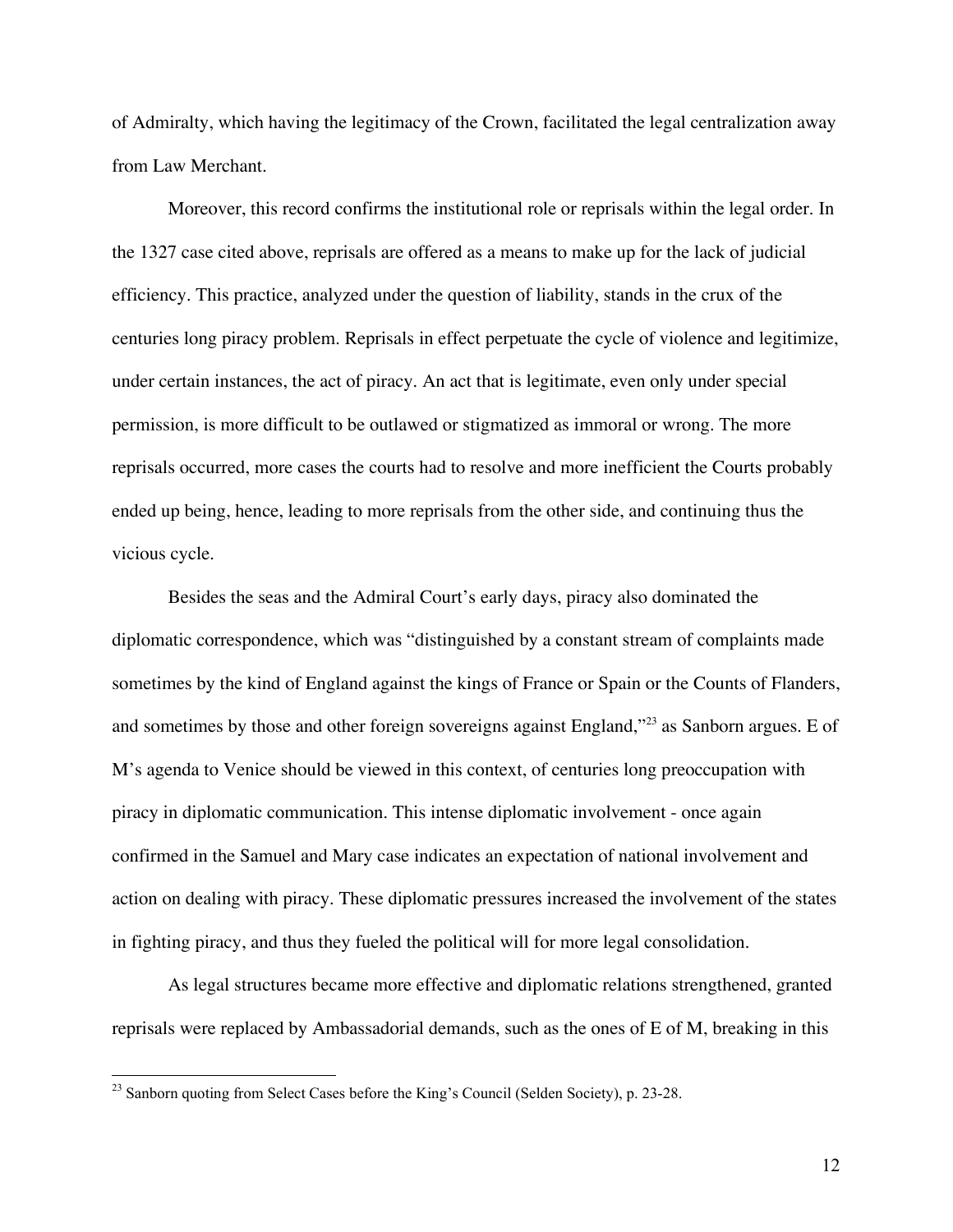way the cycle of piracy. The fragmentary legal and political landscape after the collapse of the Roman Empire had indeed ignited piracy. As commercial activity in the Mediterranean increased, there was more opportunity for illegal profits by pirates. At the same time increased piracy acted as a catalyst of legal consolidation by giving a concrete economic reason for involvement at the national level, such as the establishment of courts such as the Court of Admiralty. This need was not just a subconscious metamorphosis of the legal setting. Molloy's treatise suggests that it was a highly conscious and organized progression.

English statutory and common law tradition cited by Molloy is the outcome of four hundred years of adjudicating on piracy issues. In Molloy's words the pragmatic dangers of piracy and the increased commerce between the European countries necessitated a "Supreme Authority" to deter the "Arbitrary and promiscuous Use" of the Sea:

The considerations of the general practice in all Maritime Countries, the necessity of Order in mutual commerce and the Safety of mens persons, goods and lives hath taught even the most Barbarous Nations to know by the Light of humane reason, that Laws are as equally necessary for the Government and Preservation of the Sea, as those that negotiate and trade on the firm Land and that to make Laws and to give them the Life of Execution, must of necessity require a Supream<sup>24</sup> Authority; for to leave every part of the Sea and Shores to Arbitrary and promiscuous Use, without a correcting and securing Power in case of wrong or danger, is to make Men in the like Condition with the Fishes, where the greater devour and shallow the less.

<sup>&</sup>lt;sup>24</sup> The word was misspelled in the original text.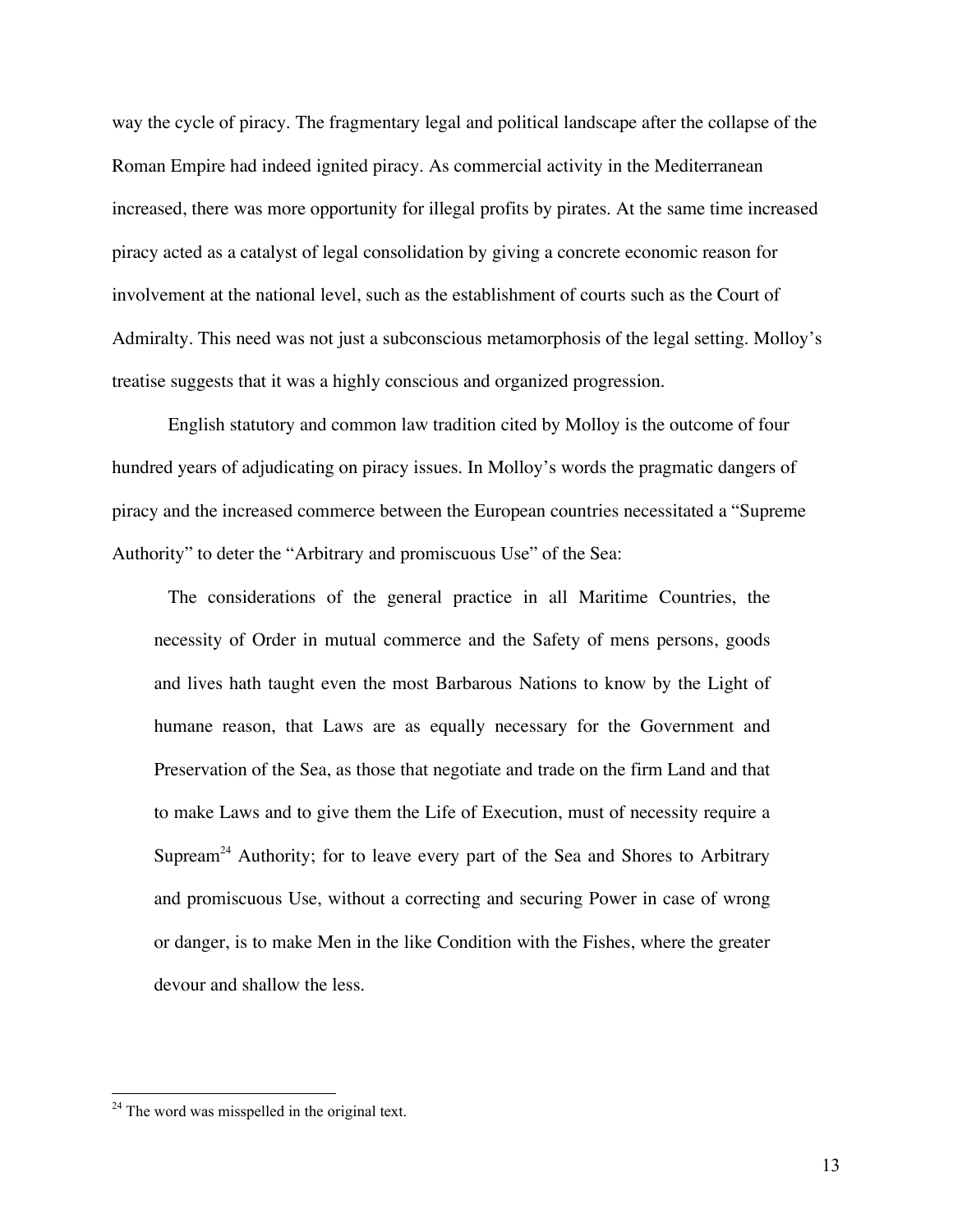This excerpt is suggestive of the conscious effort to create supreme political, military and legal authorities in order eliminate arbitrary, violent and economically harmful.

#### **Conclusion**

E of M's arguments and the legal principles invoked regarding attempted piracy, liability and jurisdiction support the assessment that national legal structure had slowly emerged as a means of fighting piracy. The Samuel and Mary incident, and the legal questions it raises, is only a snapshot, a cross-section, of centuries long commercial legal transitioning to nation based legal control. These national legal structures ended up incorporating all commercial activity, which had been developed through the voluntary merchant interactions.

The hypothesis of this paper does not claim exclusive explanatory power over the much debated legal transition from law merchant to national legal systems. Other concurring reasons, not mutually exclusive, can be advanced as well, such as the increase of economic and political power of nation states compared to feudal medieval Europe.

Piracy can be seen as a partial explanation along many others. Apart from its explanatory aspect, the hypothesis is highly pertinent to recent developments in international commercial law. In particular, the 20<sup>th</sup>-century emergence of regulating and adjudicating mechanisms, independent of national structures has been deemed a revival of the medieval Law Merchant.<sup>25</sup> Often enough, the Law Merchant has been used as a legitimizing precedent against qualms for these developments. But if the piracy hypothesis proves to be of some ground, then it suggests that commercial transactions are in need of territorial legal enforcement that usually comes with

<sup>&</sup>lt;sup>25</sup> Benson, Bruce L. 1997 "The Spontaneous Evolution of Commercial Law", in: Reputation: Studies in the Voluntary Elicitation of Good Conduct, edited by Daniel B. Klein, Ann Arbor: The University of Michigan Press, pp. 165-190.